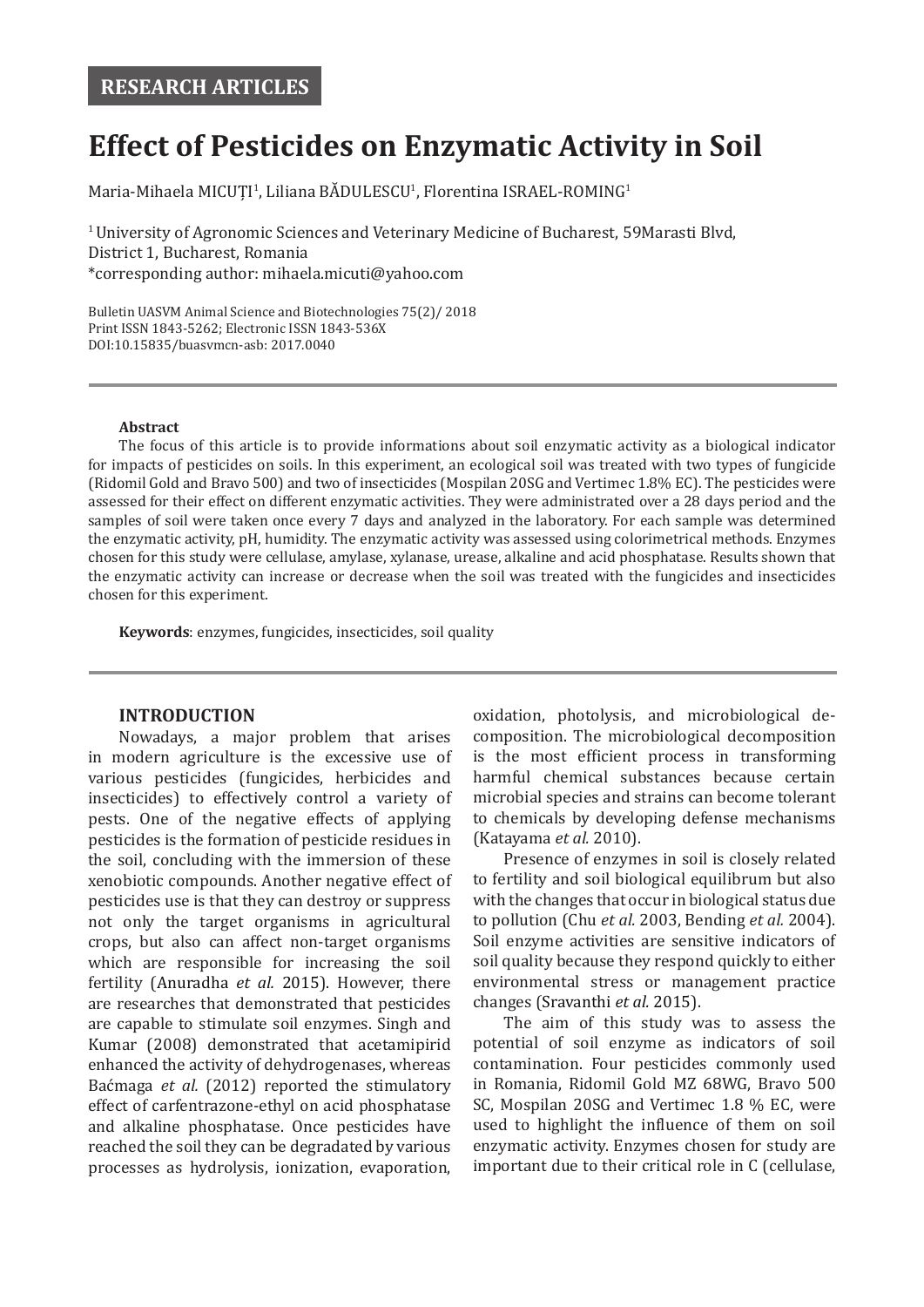amylase, xylanase), N (urease), P (acid and alkaline phosphatase) cycles and nutrient mineralization processes.

# **MATERIALS AND METHODS Soil and pesticide characteristics**

In the experiment was used an ecological soil mixed with perlite and peat, taken from ecological department from Research Centre for the Quality Study of Food Products greenhouse. The soil was collected from a 0-20 cm depth.

Pesticides selected for the present investigation were two fungicides (Ridomil Gold MZ 68WG and Bravo 500 SC) and two insecticides (Mospilan 20SG and Vertimec 1.8 % EC). Ridomil Gold MZ 68WG (RG) has systemic and contact action due to the active substance metalaxyl-M 4% and mancozeb 68%. Bravo 500 SC (BV) is a contact fungicide containing chlorothalonil 500 g / L. Mospilan 20SG- Acetamiprid 200 g / kg (MO) is a systemic insecticide from the neonicotinoid product group, with a broad spectrum of control. Vertimec 1.8% (VE) is acaricide-insecticide to combat pest damage in vegetable crops, with a translaminar activity. The active ingredient of that second insecticide is abamectin.

## **Experimental design**

The ecological soil collected from the greenhouse was put in 17 pots of 10 cm diameter and kept in the greenhouse throughout the experiment. Four aqueous solutions of pesticides were prepared according to commercial formulations. Each of them were sprayed in 10 mL doses once every 7 days over a 28 days period on the ecological soil. Soil without pesticides was used as a control sample (day 0). Soil sampling was made at a 0-15 cm depth, once every 7 days, before pesticide treatment. The soil samples were kept in the refrigerator at 4̊ C prior to analysis in order to have a constant humidity.

#### **Enzyme assays**

The soil samples at 7, 14, 21, 28 days were subjected to several enzymes assay, such as: cellulase, amylase, xylanase, urease, alkaline and acid phosphatase. For the determination of cellulase activity in soil was used 1% carboxymethyl cellulose (CMC) as a substrate in acetate buffer pH= 5.5 and incubated 24h at 50̊ C (Deng and Tabatabai, 1994). The colorimetrical reaction was carried out using 3,5-Dinitrosalicylic acid reagent (DNS). Xylanase activity was deter-

mined according to the DNS assay for quantification of enzymatically released reducing sugars, using as substrate xylan (Miller,1959). The method for the amylase assay was determined by the method proposed by Colle (1977) and adopted by Tu (1982). The  $\alpha$ - amylase activity was measured using a colorimetric method with 3,5-dinitrosalicylic acid (DNS) reagent, having 2% starch as a substrate. The quantity of the formed ammonia was determined by colorimeter with Nessler's reagent, after soil incubation 2 h at 37 C with urea and TRIS buffer (Tabatabai<br>and Bremner. 1972). Phosphatase activity Bremner, 1972). Phosphatase activity was determined with a colorimetric method which involves the use of an artificial substrate (p-nitrophenil phosphate) (Tabatabai and Bremner, 1969). The pNPP was hydrolysed to p-nitrophenol (pNP) and determined spectrophotometrically at 400 nm.

For each soil sample taken at the four points of administration of the four pesticides, besides the enzymatic activity, were determined the pH and the dry substance. Soil pH was determined using a pH meter, with glass electrode, pH range  $0-14 \pm 1$  and soil-water ration in the range of 1:10. For the dry matter determination was used a thermobalance.

#### **Statistical analysis**

Data were analyzed using one-way ANOVA and the Fisher's least significant difference (LSD) were calculated using Post Hoc Test in Microsoft Excel.

#### **RESULTS AND DISCUSSIONS**

## **Effect of fungicides interactions on enzymes activity**

Cellulase is a very important enzyme involved in the decomposition of soil organic matter. According to the figure 1a, the application of Ridomil Gold fungicide led to a extremely significant stimulation of cellulase activity from day 7 to day 21 ( $P \le 0.001$ ). The same results were reported by Ramudu *et al.* (2011) who observed that after pesticide administration cellulase activity was significantly enhanced.

For xylanase, soil treatment with fungicides leads to a slight increase in enzymatic activity, but it was't noticed any significant statistical differences towards control (Figure 1c). Regarding amylase activity it can be observed that Ridomil Gold fungicide had lead to a significant  $(P \le 0.05)$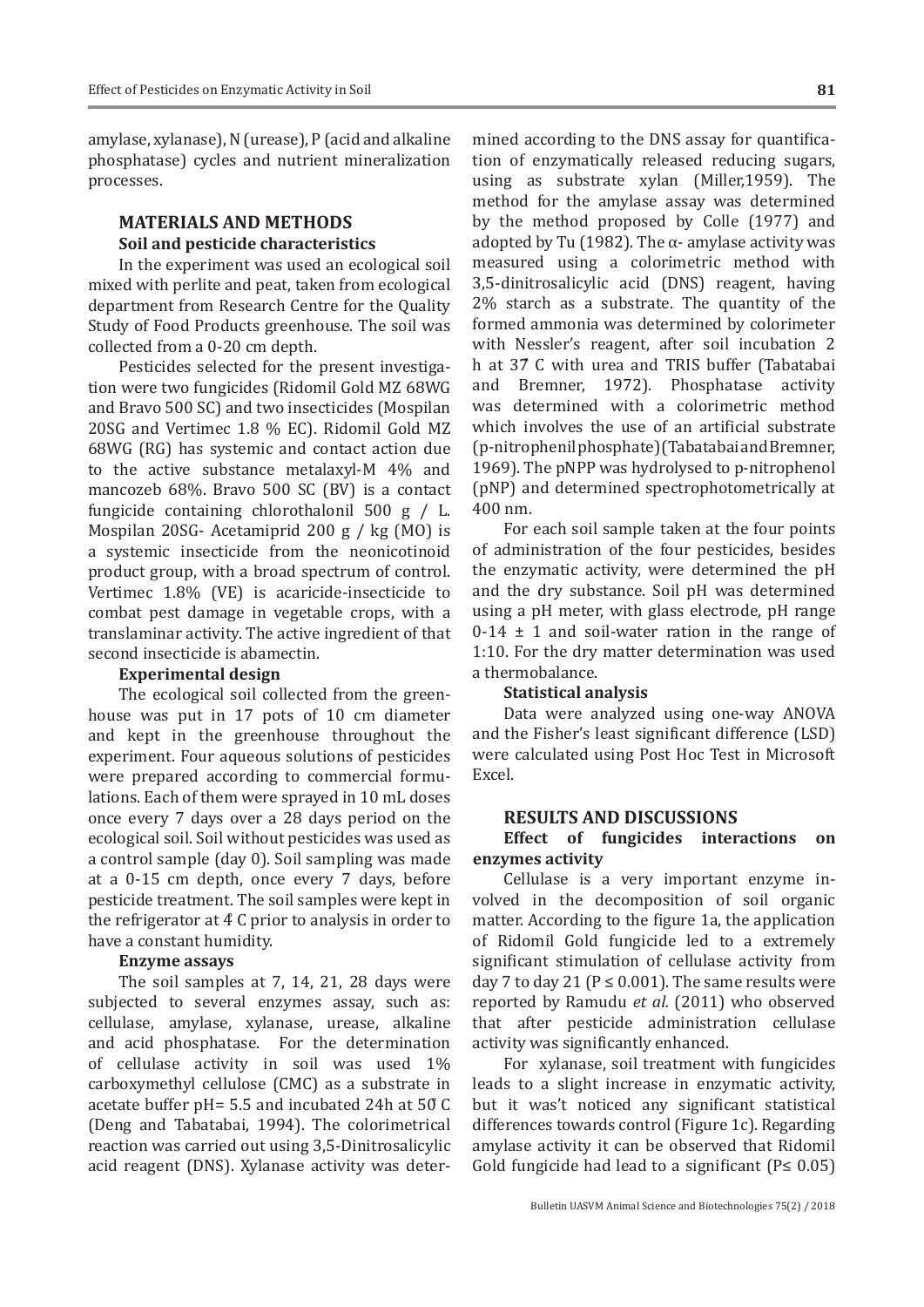

Figure 1. Soil enzymes activity after pesticides applications (cellulase, amylase, xylanase, urease, alkaline and acid phosphatase) correlated with soil pH.

decrease of enzymatic activity (Figure 1b). Bravo 500 SC had a very significant influence on amylase activity ( $P \leq 0.01$ ). There are positive correlation between the influence of the two fungicides on the enzymatic activity ( $r = 0.857$ ). Madhuri (2014) reported that amylase enzyme activity was not affected by the selected fungicides when they were applied at recommended application rate.

Urease activity was influenced after the first treatment for both fungicides. Ridomil Gold had a highly significant effect on the urease activity ( $P \leq$ 0.001) compared with the control. It was noticed a very significant effect ( $P \le 0.01$ ) on urease activity after soil treatment with Bravo 500 SC fungicide. From figure 1d can be observed that the both fungicides had a similar influence on soil urease activity exerting an decrease. Urease activity decreased with 73 % after RG application and with 35% after BV application. This observation is in concordance with several works which reported that fungicides appear to have strongly inhibited the activity of urease (Bagmaga, 2016). After the four treatments with each fungicide wasn't observed any significant modifications of

Bulletin UASVM Animal Science and Biotechnologies 75(2) / 2018

alkaline and acid phosphatase activities compared to untreated soil. Most of referenced studies reported that various fungicide application on soil may stimulate or have no effect on the acid phosphatase activity (Monkiedje *et al.* 2002, Yan *et al.* 2011).

# **Effect of insecticide interactions on enzymes activity**

Gundi *et al.* (2007) pointed out that insecticides have a globally stimulating effect, because the molecules of insecticides destroy the soil insects and form substrates available for

stimulation of cellulase activity. According to the figure 1a the two insecticides (Mospilan 20SG and Vertimec 1.8 % EC) stimulated considerable the cellulase activity ( $P \leq 0.05$ ) during the four treatments (7, 14, 21, 28 days).

The same increase in activity can be observed in the case of xylanases (Figure 1c), both insecticides having a very significant influence on xylanase activity ( $P \leq 0.01$ ). The activity of amylase in soil slightly decreased, in comparison with the control (0 days), 25% after mospilan treatment and 7 % when was treated with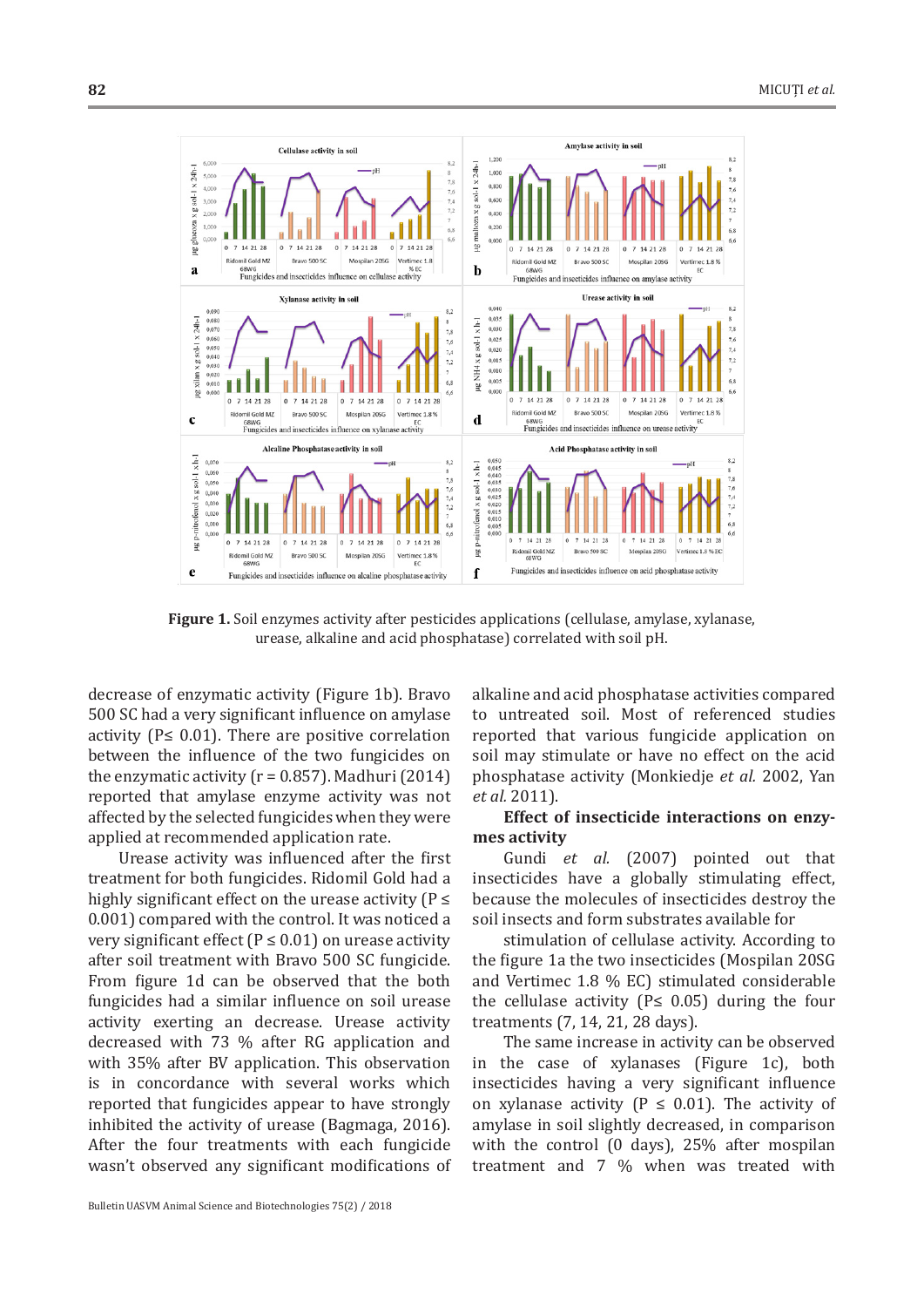vertimec until the last day of treatment (Figure 1b). These changes are not statisticaly significant different from control. Changes in amylase activity were reported also by Ismail (1998). His results were shown that insecticides caused a reduction in amylase activity especially at 28 days of incubation. Urease activity marked a decrease after first treatment (7 days) but later the activity started to increase (Figure 1d). Throughout the study, Vertimec showed a significant influence on urease activity compared with control ( $P \leq 0.05$ ). The decrease in urease activity can be due to the ability of microorganisms to develop defense mechanisms against the action of the Vertimec insecticide active ingredient (Katayama *et al.* 2010). Alkalin and acid phosphatase responded differently after the insecticides application. Indeed, using the same insecticide may stimulate alkaline phospatase and inhibit acid phospatase and vice versa (Defo *et al.* 2011, Jastrzebska 2011). Regarding to insecticides, alkaline and acid phosphatase activity is considerably modified only after Vertimec insecticide application ( $P \le 0.01$ ). In the case of alkaline phosphatase the modifications are insignificant (Figure 1e).

In addition, a positive correlation can be observed between the pH and the influence of Vertimec insecticide on acid phosphatase activity (r= 0.808). Ridomil Gold had also a positive correlation with the pH regarding the influence on cellulase activity (r= 0.819).

## **CONCLUSION**

Enzyme activity modifications may be attributed to the structure of microbial consortium and its sensibility to certain pesticides treatment. In short time experiments, several researchers demonstrated that pesticides show positive, negative or no effect on the activities of enzymes in soils.

The results obtained in the present study clearly indicate that the fungicide Ridomil Gold profoundly decreased the amylase and urease activity and enhanced the cellulase activity at doses recommended by the trader. Similar results were observed on the amylase and urease activity after Bravo 500 application. In addition, the cellulase and xylanase activities were increased by the both insecticides applied at recommended levels to control insect pests.

The stimulatory effect of tested pesticides could be attributed to the adaptive capabilities of soil microorganisms to minimize the negative influence of chemical stressors under adverse conditions. The enzymes could also be protected by clay fractions or humic substances (0- 20 cm depth) present in soil (Bagmaga, 2016).

*Acknowledgments.* This research did not receive any specific grant from funding agencies in the public, commercial, or not-for-profit sectors.

#### **REFERENCES**

- 1. Bending GD, Turner MK, Rayns F, Marx MC, Wood M (2004) Microbial and biochemical soil quality indicators and their potential for differentiating areas under contrasting agricultural management regimes. Soil Biol Biochem 36:1785–1792.
- 2. Chu HY, Zhu JG, Xie ZB, Zhang HY, Cao ZH, Li ZG (2003) Effects of lanthanum on dehydrogenase activity and carbon dioxide evolution in a Haplic Acrisol. Aust J Soil 43:731–739.
- 3. Cole MA (1977) Lead inhibition of enzyme synthesis in soil. Appl Environ Microbiol. 262–2688.
- 4. Defo MA, Njine T, Nola M, Beboua FS (2011) Microcosm study of the long term effect of endosulfan on enzyme and microbial activities on two agricultural soils of Yaounde-Cameroon. Afr JAgric Res 6:2039–2050.
- 5. Deng S, Tabatabai M (1994) Colorimetric determination of reducing sugars in soils. Soil BiolBiochem 26:473–477.
- 6. Gundi V, Viswanath B, Chandra MS, Kumar VN, Reddy BR (2007) Activities of cellulase and amylase in soils as influenced by insecticide interactions. Ecotox Environ Safe 68:278–285.
- 7. Ismail BS, Yapp KF, Omar O (1998) Effects of metsulfuronmethyl on amylase, urease, and protease activities in two soils, Australian Journal of Soil Research 36(3) 449 – 456.
- 8. Jastrzebska E (2011) The effect of chlorpyrifos and teflubenzuron on the enzymatic activity of soil. Pol J Environ Stud 20:903–910.
- 9. Lizy Sravanthi P, Madhuri T, Subramanyam D, Suvarnalatha Devi P (2015) Effect of cartap hydrochloride on amylase and cellulase enzyme activities in agricultural soil, International Journal of Life Sciences Vol. 4. No. 1, Pp. 44-47.
- 10. Madhuri JR and Venganampalle R (2014), Pesticidal effect on soil enzymes, International Journal of Chemical, Environmental & Biological Sciences (IJCEBS) Volume 2, Issue 3.
- 11. Miller GL (1959) Use of dinitrosalicylic acid reagent for determination of reducing sugar. Analytical Chemistry. 31:426-429.
- 12. Monkiedje A, Spiteller M (2002) Effects of the phenylamide fungicides, mefenoxam and metalaxyl, on the microbiological properties of a sandy loam and a sandy clay soil. Biol Fertil Soils 35:393–398.